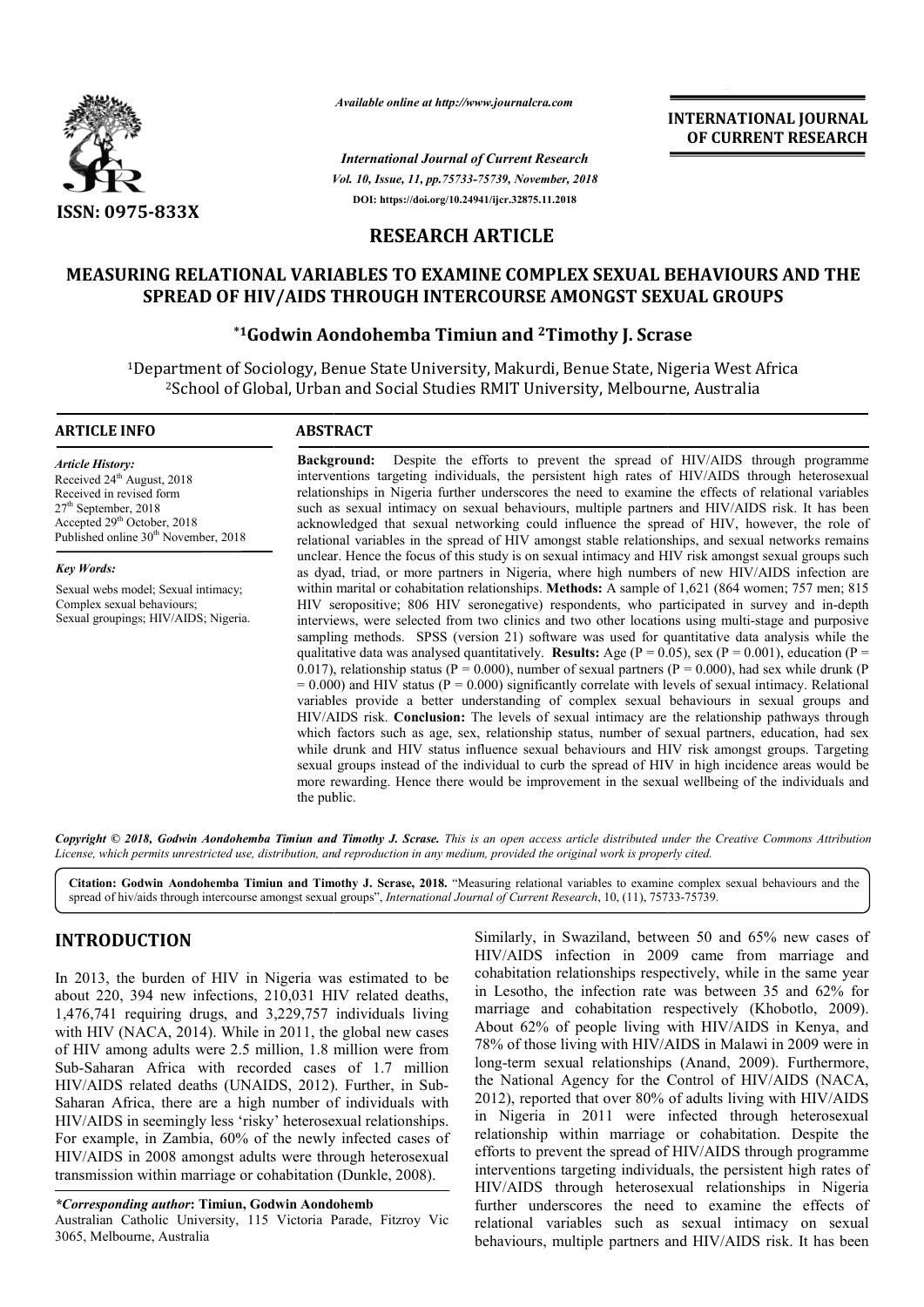acknowledged (Timiun, 2012 and Watts, 1992), that sexual networking could influence the spread of HIV, however, the role of relational variables in the spread of HIV amongst stable relationships, and sexual networks in Nigeria remains unclear. African culture tolerates monogamy and polygamy, hence there are sexual groups such as dyad, triad or multiple partners who may not be in sexual networks such as sex workers. Understanding complex sexual behaviours in dyad, triad, quadruple or more partners who are in conceivably 'low risk' sexual relationships is important for programme intervention to curb the spread of HIV in Nigeria and Africa through sexual intercourse. This study thus examines sexual intimacy, its correlates and sexual behaviours, and HIV risk amongst these seemingly 'low-risk' groups utilising the sexual webs model (Timiun, 2012). The theory of concurrent sexual partnerships (Watts, 1992; Kretzschmar, 1996; Morris, 2000), which suggests how concurrent sexual relationships could aid the spread of HIV through intercourse, has not provided the relationship pathway between other (individual, family and community) variables, and relational variables that could influence HIV infection within sexual relationships. Moreover, there is evidence to suggest that not all sexual relationships are in network situations (Reniers, 2010), and a sizeable number of African men have far less frequency of intercourse in a month (3.2 times) to warrant the rapid spread of HIV as estimated by proponents of concurrency theory (Caraël, 1995 and Brewis, 2005). Generally, there is the need to further research into sexual behaviours in an African context, especially in countries and regions where monogamy and polygamy are acceptable forms of marriage. In several communities, marital unions coexist with cohabitation and casual sexual relationships, so it is difficult and near impossible to identify network structures, actors and nodes to examine the spread of HIV/AIDS through sexual intercourse as specified by network theory. Furthermore, the theory has not specified any relational variable which is influenced by individuals, family and community variables to scale up unsafe sexual behaviours and HIV risk.

**Theoretical Conception:** The theoretical conception of this research is that sexual behaviour, especially unsafe sex, results to unwanted pregnancies and sexually transmitted diseases including HIV. Although there are contending opinions of what sexual act constitute safe or unsafe sexual behaviours, the belief that once the sexual outcomes of sexually transmitted diseases including HIV/AIDS are against the primary motives of the participants, it can be considered unsafe sexual behaviour. In this context, unwanted pregnancies, STDs and HIV/AIDS are linked to unsafe sexual behaviours (Timiun, 2012). The sexual webs model is a social approach which provides a theoretical model of contextual issues surrounding unsafe sexual practices and associated outcomes such as sexual transmitted diseases and unwanted pregnancies. However, reference will be made to HIV/AIDS only in this paper. The model is based on constructs such as 'sexual capacity', 'sexual motivation', 'sexual performance' and 'levels of intimacy' in the sexual groups known as "Sexual Webs". This model is multi-level incorporating individual, family, community and relational variables to provide robust postulates for the examination of contextual issues influencing sexual behaviours. According to (Timiun, 2012), sexual capacity variables refers to the entire demographic – family, socioeconomic status, community and global factors – that influence the ability of an individual to negotiate and perform sexual acts. Sexual motivation is the expected benefits or any

other thing(s) that encourage individuals to engage in sex. The way individuals intend to perform sex and obtain the expected benefits are part of motivation aspects. Furthermore, sexual performance refers to the things the individual actually does to initiate a sexual encounter, enhance sex or during behave during sexual encounters. Lastly, sexual webs are the different types of sexual relations: heterosexual, bisexual, homosexual, lesbian. The terms of agreement and beliefs about sex, various personal characteristics and sexual activities amongst sexual partners may define a sexual web. The terms of agreement may be implicitly or overtly expressed which may constitute rituals before or during sex (beliefs, gifts, drugs or/and alcohol use, romance or foreplay etc.). Different sexual webs may be defined by: intergenerational sexual relations; sexual relations amongst drug and/or alcohol users; sexual relations involving private and brothel sex workers; secret sexual relations involving married individuals, widows, and widowers; sexual relations involving unemployed or employed single individuals; and sexual relations amongst adolescents and youths. Instances where a sexual partner got fed up with the other's sexual debut, and recent second encounters may be an indication that they belong to different sexual webs. For further information on the perspectives of sexual behaviours and sexual webs model [see 14] and on eco-social perspectives, see (Krieger, 2001). Programme interventions to prevent the spread of HIV through sexual intercourse advocate on either keeping only one sexual partner, or the utilisation of condoms with non-regular partners. The question is, however, do individuals keep only one sexual partner? Or do individuals use condoms regularly with non-regular partners? To keep only one sexual partner requires a high degree of sexual intimacy, especially in most of Africa where the culture tolerates multiple partnerships. Hence the levels of sexual intimacy could be influenced by the number of sexual partners (sexual performance) as well other variables such as education, income, culture and poverty (sexual capacity), the desire to have children and favours (sexual motivation), and the symbolic meaning attached to the relationships (sexual web variable).

## **MATERIALS AND METHODS**

**Quantitative Methods:** The multi-stage sampling method was used in selecting 1,601 respondents in four different locations (Mkar, Aliade, Udei and Jovkyundan which are towns and villages from Gboko, Gwer, Guma and Konshisha Local Government Areas of Tiv land respectively). An eight page questionnaire with closed and open ended questions (on background characteristics, sexual intimacy, risky sexual behaviours, alcohol consumption and HIV) was used for data collection in the first stage. Face to face interviews were conducted with the respondents by the researcher (correspondent-author), with the aid of some research assistants. The questionnaires were pretested by conducting a mock data collection with 50 respondents before the actual data collection exercise. The internal consistency and reliability of the data collection instrument was very high. The quantitative data collection lasted for five months between April and August, 2014. Completed questionnaires were scrutinised in the field to ensure exactness of the recorded information. Thereafter, they were retrieved and stored in a well secured office, accessed by the researcher alone. At the completion of data collection, the responses were coded and entered into Statistical Product and Service Solution (SPSS) version 21 software, which has provision for the Generalised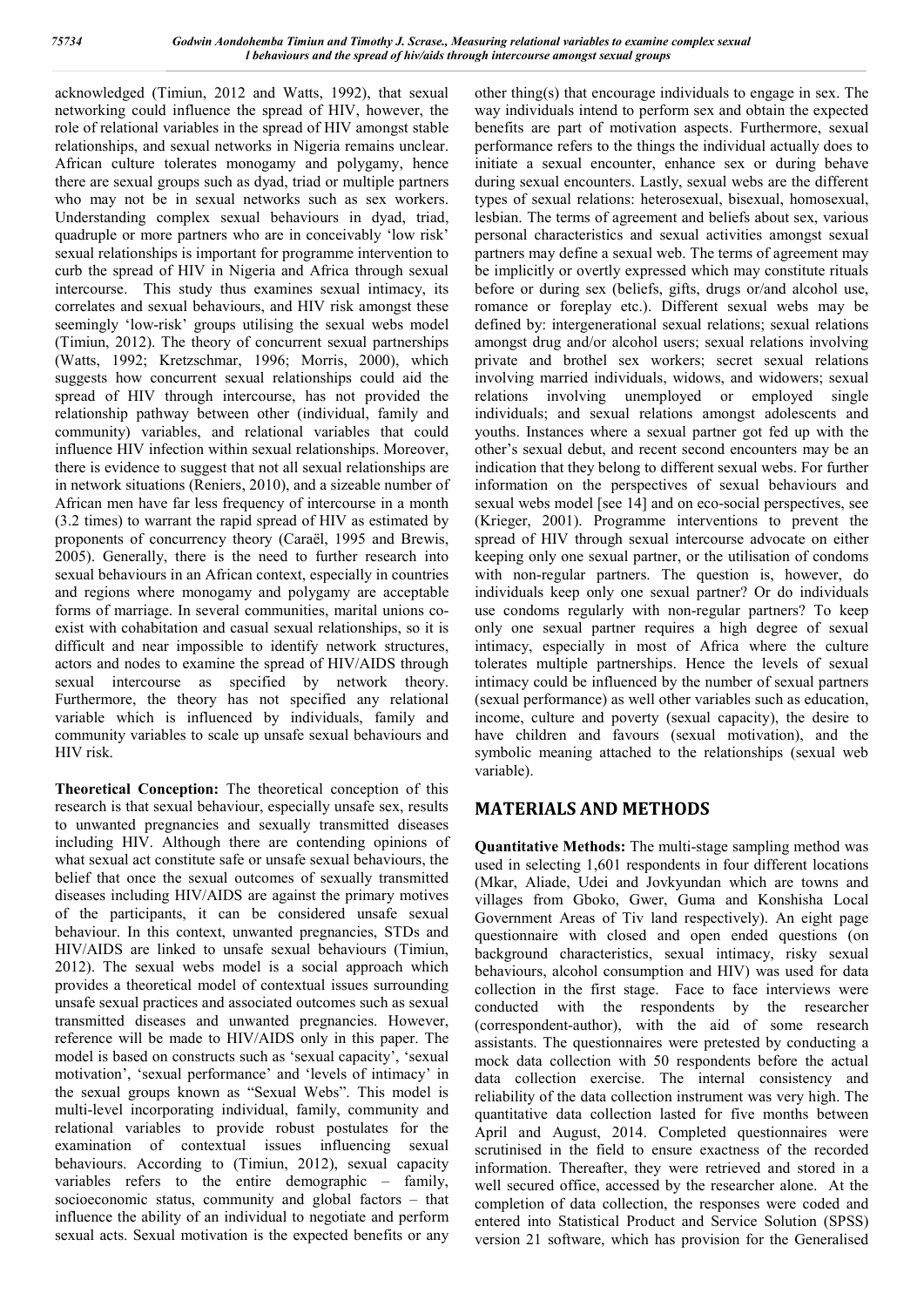Linear Regression with Cumulative Link, which was used for the analysis of the quantitative data [see 14]. It should be noted that the response variable, sexual intimacy, is an ordinal variable with 6 categories. The probability of obtaining subcategory c<sub>i</sub> across C categories of the dependent variable in N trials is not evenly distributed. In other words, the probability is not normally distributed. In this case, the sum of the probabilities across the 6 categories of sexual intimacy will add to 1. The random value such as the mean obtained from this kind of distribution is not assumed to have come from normal distribution, because categorical variables assume finite or countable infinite number of values (Heck, 2012). Categorical variables are better described by binomial or multinomial probability distributions rather than normal distribution.

As stated above, sexual intimacy is an ordinal variable; however, there are no studies of this nature to provide empirical evidence from existing literature to suppose that the influence of the independent variables on the categorical membership of this variable follows that pattern. Thus, to accommodate the existence of a parallel structure where the independent variables have same effect on the odds of being in each successive category, a multinomial logistic regression is preferred over ordinal logistic regression (Hox, 2010). The multinomial distribution is an extension of the Bernoulli probability distribution where the categorical variable has more than two categories. The other categories are separately compared to the selected reference group. Hence the choice of Generalised Linear Model with cumulative logit link for multivariate analysis. The data is replete with categorical variables with more than two categories including the dependent variables.

**Qualitative Methods:** In this segment of data collection, purposive sampling was used in selecting 20 respondents who participated in in-depth interviews. Five individuals were selected in each location. The interviews were conducted in Tiv language using an interview guide with questions on a range of factors (poverty, intimacy etc.) influencing unsafe sexual behaviours and sexual intimacy. An audio recorder was used for recording the discussions during the in-depth interviews for the purpose of transcription after the data collection sessions. The data were transcribed and analysed by the researcher following the principles of concurrent transformative strategy (either nested or concurrent triangulation). It ensures that better insight would be obtained from the qualitative data to provide deeper understanding of some findings from the quantitative data (Moore, 2008). The findings from the qualitative data provided further insight into the intricacies of sexual behaviours.

**Ethical Issues:** Application for Ethics clearance was sent to Australian Catholic University (ACU) human research ethic committee (HREC), and Ethics approval was given in March, 2014. The researcher has adhered completely to the ethical provisions of both the University and other regulatory bodies (Nigeria) involved in overseeing research conducted involving human beings. The Ethics clearance from ACU was accepted by the Benue State University Ethics Committee for the conduct of this study. The research was conducted with integrity noting its responsibilities to all stakeholders. Both the consent to participate in the study and for the publication of the findings was obtained from the participants using ACU consent forms before data collection activities commenced.

**Definition of Sexual intimacy in this study:** Two perspectives have guided the definition of sexual intimacy in this study: (1) the crux of the message for prevention of HIV infection in Nigeria, and other parts of Africa, is that individuals should keep to only one sexual partner, or always use condoms with non-regular partners. This implies individuals should be in sexually exclusive relationships (one sexual partner); its variant is non- sexual exclusivity (more than one sexual partner); (2) almost all romantic intimacy leads to sexual intercourse. It can be argued that sexual intercourse can vary by number of times and the way it is performed. It can also be influenced by variables such as love, pleasure, the desire for children, and many other variables. Integrating the perspectives, sexual intimacy (dependent variable) has been defined as keeping one sexual partner in the past five years whose HIV status is known (positive or negative) and not being aware that he or she is in another sexual relationship. The frequency of sexual intercourse as an index of sexual intimacy has been subsumed in the time dimension of five years in which the variable is measured. Studies in African countries such as Lesotho, Tanzania, Togo, Burundi and Cote d'Ivoire have reported mean coital frequency amongst people with regular partners to be 4.0 times and 3.2 times for adult men and women respectively in a month (Caraël, 1995). In Mali, Malawi and Burkina Faso, the number of times women have sex in their first year of marriage varies from 4.4 times within a month in Malawi to 3.2 times in Mali and Burkina Faso. The average number of sexual intercourse drops below 3.2 times as the marriage gets older (Brewis, 2005). If an average of one (1) sexual intercourse per month amongst the respondents is assumed, they would have had 60 sexual intercourse in 5 years; if higher average of 2 times per month is assumed, they would have had 120 sexual intercourse in 5 years. Given the number of sexual intercourse possible within the period of five years, we submit that the differences in sexual intercourse among the respondents would have no effect on the inference drawn with respect to levels of intimacy. Based on the variation in responses from the field  $\overline{b}$ , sexual intimacy has six categories: No intimacy =1; Very low intimacy  $=2$ ; Low intimacy  $=3$ ; Moderate intimacy  $=4$ ; High intimacy=5; Very high intimacy =6. (Reference group- very high intimacy  $= 6$ ). The first four categories are more associated with unsafe sexual practices than the last two.

### **RESULTS AND DISCUSSION**

**Quantitative Results:** Sexual intimacy is a relational variable in sexual groups (sexual webs like dyad, triad etc.) who are married, single or in cohabitation relationship, while education, age, and sex are sexual capacity variables. Whereas the variable 'had sex while drunk' is a sexual performance variable, the desire to have children is a motivation variable for sexual relationships. Age (P = 0.05; OR = 0.223; CI = 0.048 -1,039) and educational attainment ( $P = 0.017$ ; OR = 0.603; CI= 0.398-0.914) are significantly associated with categorical membership in sexual intimacy as well as 'had sex while drunk' (P =  $0.000$ ; OR =  $0.471$ ; CI =  $0.359$  -0.618), relationship status (P =  $0.000$ ; OR =  $0.239$ ; CI =  $0.188 - 0.304$ ) , sex (P = 0.001; OR = 1.482; CI = 1.187 -1.849), HIV status (  $P = 0.000$ ;  $OR = 0.652$ ;  $CI = 0.523 - 0.814$  and 'number of sexual partners' (P = 0.000; OR = 0.310; CI = 0.256 – 0.375). In describing the relationship between educational attainment and sexual intimacy, the reference group is those tertiary level qualifications.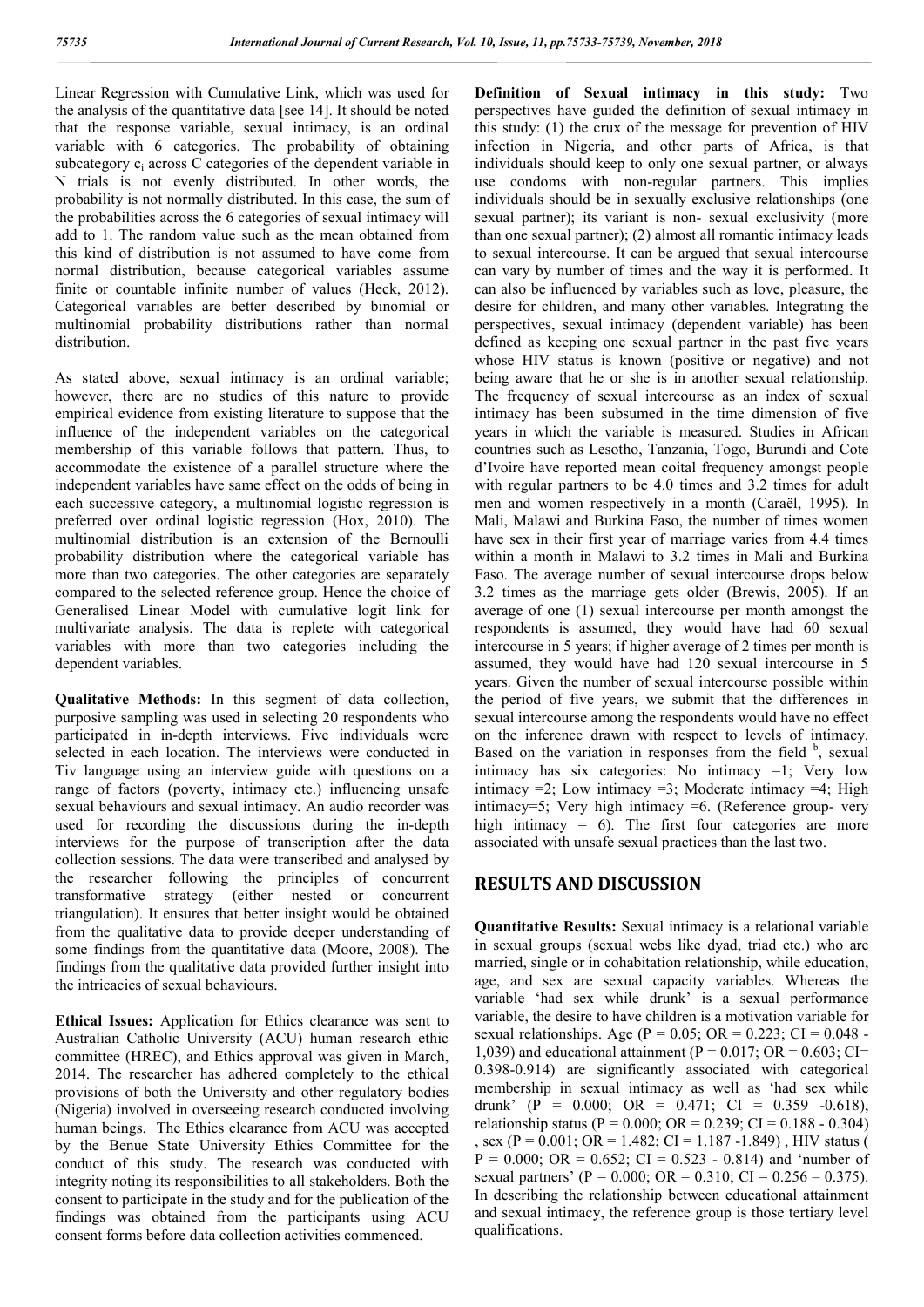#### **Table 1. Correlates of Sexual Intimacy**

| Variables                                  | $\mathbf{B}$ | Test of Significance |       | Odd Ratio | 95% Confidence Interval for Odd Ratio |       |
|--------------------------------------------|--------------|----------------------|-------|-----------|---------------------------------------|-------|
|                                            |              | df                   | Sig.  |           | Lower                                 | Upper |
| Sexual intimacy (no intimacy)              | $-6.834$     | 1                    | 0.000 | 0.001     | 0.000                                 | 0.005 |
| Very Low intimacy                          | $-5.762$     | 1                    | 0.000 | 0.003     | 0.001                                 | 0.016 |
| Low intimacy                               | $-5.409$     | 1                    | 0.000 | 0.004     | 0.001                                 | 0.023 |
| Moderate intimacy                          | $-2.169$     | 1                    | 0.008 | 0.114     | 0.023                                 | 0.569 |
| Very high intimacy                         | $-1.705$     | 1                    | 0.037 | 0.182     | 0.037                                 | 0.906 |
| Age (18-19yrs)                             | $-0.975$     | 1                    | 0.227 | 0.377     | 0.078                                 | 1.834 |
| $20-24$ yrs                                | $-1.247$     | $\mathbf{1}$         | 0.115 | 0.287     | 0.061                                 | 1.356 |
| $25-29$ yrs                                | $-1.314$     | $\mathbf{1}$         | 0.093 | 0.269     | 0.058                                 | 1.246 |
| 30-34yrs                                   | $-1.399$     | $\mathbf{1}$         | 0.073 | 0.247     | 0.053                                 | 1.140 |
| 35-39yrs                                   | $-1.131$     | $\mathbf{1}$         | 0.152 | 0.323     | 0.069                                 | 1.514 |
| 40-44yrs                                   | $-1.500$     | 1                    | 0.056 | 0.223     | 0.048                                 | 1.039 |
| 45-49yrs                                   | $-1.047$     | 1                    | 0.190 | 0.351     | 0.073                                 | 1.678 |
| 50-54yrs                                   | $-0.880$     | 1                    | 0.278 | 0.415     | 0.085                                 | 2.035 |
| 55-59yrs                                   | $-1.303$     | 1                    | 0.117 | 0.272     | 0.053                                 | 1.385 |
| Sex (Male)                                 | 0.393        | 1                    | 0.001 | 1.482     | 1.187                                 | 1.849 |
| <b>Educational</b> levels                  |              |                      |       |           |                                       |       |
| No schooling                               | $-0.506$     | 1                    | 0.017 | 0.603     | 0.398                                 | 0.914 |
| Primary                                    | $-0.250$     | 1                    | 0.141 | 0.779     | 0.558                                 | 1.087 |
| Secondary                                  | $-0.144$     | 1                    | 0.238 | 0.866     | 0.682                                 | 1.099 |
| Relationship status                        |              |                      |       |           |                                       |       |
| Single                                     | $-1.430$     | 1                    | 0.000 | 0.239     | 0.188                                 | 0.304 |
| Cohabiting                                 | $-2.404$     | 1                    | 0.044 | 0.090     | 0.009                                 | 0.935 |
| Would like children                        |              |                      |       |           |                                       |       |
| Strongly disagree                          | 0.239        | 1                    | 0.371 | 1.270     | 0.752                                 | 2.146 |
| Disagree                                   | $-0.118$     | $\mathbf{1}$         | 0.445 | 0.889     | 0.657                                 | 1.203 |
| Agree                                      | $-0.160$     | $\mathbf{1}$         | 0.203 | 0.852     | 0.666                                 | 1.090 |
| Sex while drunk                            |              |                      |       |           |                                       |       |
| Yes                                        | $-0.753$     | 1                    | 0.000 | 0.471     | 0.359                                 | 0.618 |
| N <sub>0</sub>                             | $-0.306$     | $\mathbf{1}$         | 0.040 | 0.736     | 0.550                                 | 0.986 |
| HIV status (Positive)                      | $-0.427$     | $\mathbf{1}$         | 0.000 | 0.652     | 0.523                                 | 0.814 |
| Condom use last six months preceding study |              |                      |       |           |                                       |       |
| Did not use                                | $-0.039$     | 1                    | 0.885 | 0.961     | 0.564                                 | 1.638 |
| Used sometimes                             | $-0.081$     | 1                    | 0.571 | 0.922     | 0.696                                 | 1.221 |
| Use always                                 | 0.035        |                      | 0.847 | 1.036     | 0.724                                 | 1.482 |
| Number of sexual partners                  | $-1.172$     |                      | 0.000 | 0.310     | 0.256                                 | 0.375 |

Note: Source of data is from field survey, 2014

Individuals with no formal schooling are 39.7 times less likely to be in very high sexual intimacy relative to primary versus tertiary (chances are 22.1 times less likely), and secondary versus tertiary (chances are 13.4 times less likely). Similarly, individuals with primary education are 21.3 times less likely to be in very high sexual intimate relative to no formal schooling versus tertiary, and secondary versus tertiary. For the variable 'had sex while drunk', the chances are 53.9 times less likely that individuals who had sex while drunk would be in very high sexual intimacy relative to those who did not have sex while drunk versus those who don't drink (chances being 26.4 times less likely). In comparison with the married, the chances are 91 times less likely that those cohabiting would be in very high intimacy relative to single versus married (the chances being 76.9 times less likely), while the chances are 77.7 times less likely that those aged 40-44years would be in very high intimacy relative to 25-29 versus 60+ (chances being 73.1 times less likely); 30-34 versus  $60+$  (chances being 75.3 times less likely) and the other age groups compared with those who are 60 years and above. Furthermore, the chances are 1.5 times high for men to be in very high sexual intimacy relative to women, while those with higher number of sexual partners (2 or more) are 69 times less likely to be in very high sexual intimacy relative to those who have lesser number of sexual partners. Those who are HIV positive are 34.8 times less likely to be in very high sexual intimacy relative to those who are HIV negative. There is a negative relationship between levels of sexual intimacy, and number of sexual partners, condom use in the last six months preceding the study, and had sex while drunk.

Hence it can be inferred that lower levels of sexual intimacy are associated with unsafe sexual behaviours and HIV risk, while higher levels of sexual intimacy are associated with safer sexual behaviours and less HIV risk. Those who are single, cohabiting or married are exposed to the risk of HIV given the chances of being in lower levels of sexual intimacy based on their sexual behaviours. The lower the sexual intimacy, the higher the unsafe sexual behaviours and the risk of HIV in seemingly stable relationships. Sexual capacity, sexual motivations and performance variables influence levels of sexual intimacy.

**Qualitative Results:** As earlier indicated, the concurrent transformative strategy utilised in this study provided further insight into the qualitative data based on the already developed concepts and themes in the quantitative data. Intricacies of sexual behaviours support the fact that relational variables, such as sexual intimacy, are critical in understanding sexual behaviours and HIV risk. Individuals who are keeping multiple partners have low sexual intimacy and higher chances of infection. One of the female respondents complained of her husband's involvement in multiple sexual relationships and her fear for infection and waste of hard earned resources in the statement below:

*Men are having several sexual partners. I have problems with my husband on this issue. I don't understand his movements, but when I complain, he gets angry. I am not happy. I don't want my husband to look for other women because he may get disease and infect me, he may use our hard earned money to buy things for other women* (Female; 22 years, married).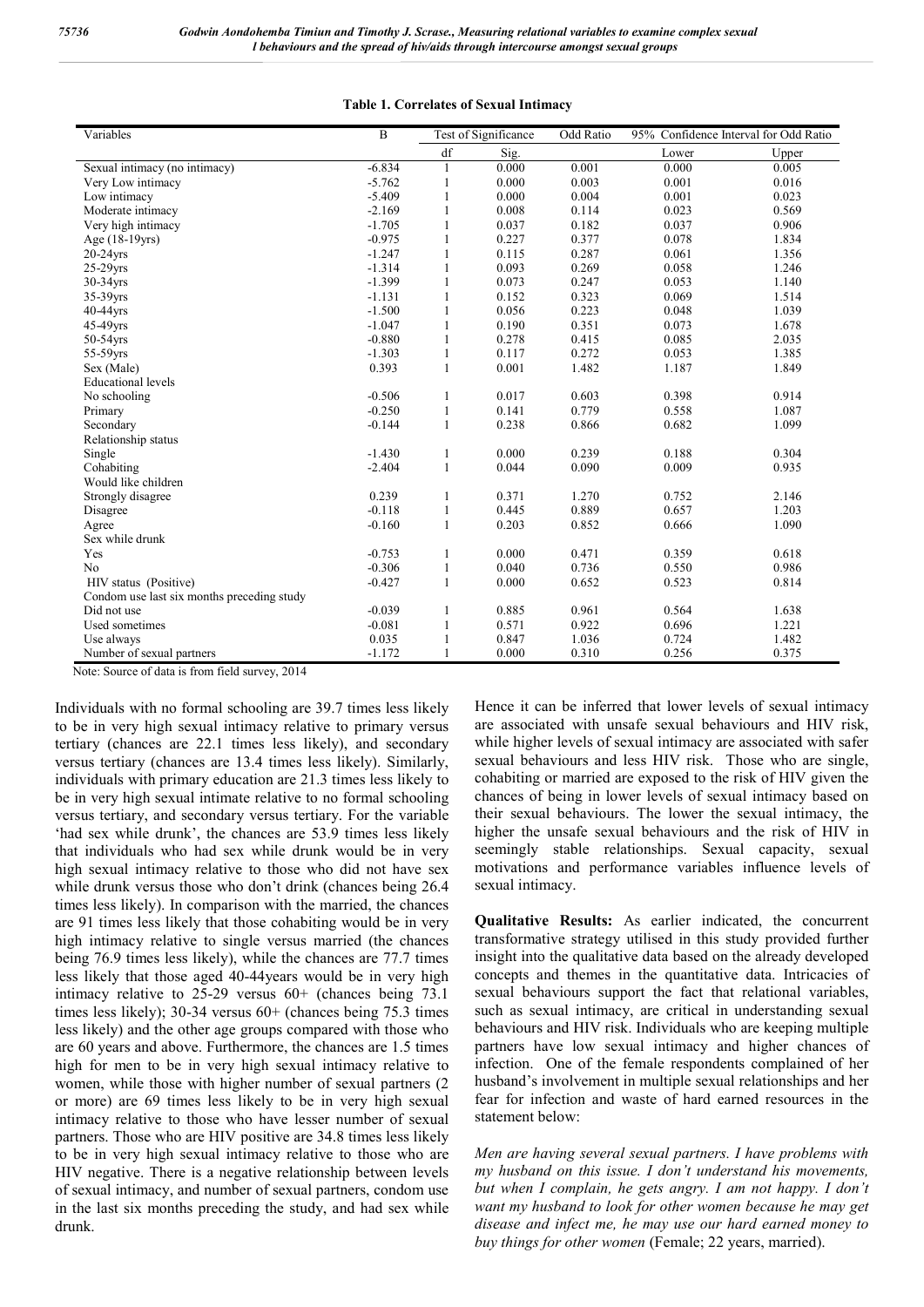Similarly, those who engage in sexual intercourse while drunk are less likely to be conscious of the risk associated with their action. The risky behaviours have been captured in the following narrative:

*Drinking places have contributed to the problem of fornication. Men and women alike drink alcohol; when some women get drunk, they will sleep with them, and sometimes they don't even know what they are doing* ( Male; 19 years, single)

Qualitative findings on culture indicate that women have less power with regard to condom use during intercourse or adoption of other family planning methods. One of the respondents reports that:

*Some women can control themselves but those that are married cannot take decision about sex and family planning without their husband's consent. The men want children, so if a woman is doing family planning without their knowledge and they come to know, it leads to crisis and divorce* (Female; 38 years, married).

Structural factors such as culture affects sexual intimacy through inequality in education and income. These can be explained using sexual capacity concept. Culture can either enhance or mar someone's capacity to negotiate safer sex, and hence the level of exposure to HIV risk. Due to cultural norms women have less capacity to negotiate for safer sexual performance. Relatively they are in lower levels of sexual intimacy, and thus, more exposed to HIV risk than the men in the study area. Structural factors, as well as background variables, are capacity variables.

### **DISCUSSION**

**The Strength of Sexual Webs Model in Providing Concepts for measuring relational variables:** The major strength of the sexual webs model in providing concepts for measuring intimacy (relational variable) and as an explanation of sexual behaviour are as follows. First, it possesses postulates that attempts to measure the range of perspectives of sexual behaviour which, we argue, is required for research into better comprehending the contextual issues influencing unsafe sexual behaviours. Second, it can be used for quantitative or qualitative studies or both. Third, it can be utilised by researchers from disciplines like public health, psychology, and sociology interested in sexual behaviour research. Fourth, it is the only health behaviour model that possess constructs for quantitative and qualitative operationalisation of relational variables. Fifth, the concept of sexual transitivity partner overcomes the methodological hiccup involving the measurement of the number of sexual partners in a polygamous sexual relationships; for instance, an individual with two wives, and his two wives can be viewed as keeping two sexual partners each (holding any possibility of illicit sex elsewhere constant) if and only if, the concept of sexual transitivity is applied. Sixth, and finally, the utilisation of the sexual webs model across the disciplines for the study of sexual behaviours can enhance comparison of findings. This study has measured sexual intimacy on a scale with casual sex (no intimacy) on one end of the scale and sexual exclusivity (very high intimacy) on the other end to study its effect on the spread of HIV. Between these two extremes there is very low intimacy, low intimacy, moderate intimacy and high intimacy.

This implies that the sexual intimacy of each partner in the population can be studied with the scale. It may be possible to identify each partner's needs based on their level of sexual intimacy. The levels of sexual intimacy provides the relationship pathway between sexual capacity, sexual motivation and sexual performance variables and HIV infection. The focus is on partners in sexual relationship, the levels of intimacy and HIV risk, rather than individuals, as it was the case with previous studies.

**Limitations of the sexual webs model:** We acknowledge that authors that are not familiar with the terms of reference of the constructs will find it a somewhat difficult to locate their variables within the major four constructs. For instance, an author who wants to examine the influence of economic deprivation on sexual intimacy (relational variable) but does not know that economic deprivation in Sub-Saharan Africa is a structural factor, and therefore a sexual capacity variable, may find it difficult to use the model. However, we would like to recommend a careful perusal of the perspectives of sexual behaviour, explained at the beginning of this paper, as a take off stage and further study of the referenced works on sexual webs model for enhanced understanding.

#### **Conclusion**

The sexual webs model provides constructs that are useful for studying relational variables in sexual relationships (dyad, triad etc.), whether the individuals are single, married or in cohabitation. Lower levels of sexual intimacy and its correlates such as levels of education, age, had sex while drunk, the sex act itself, and multiple sexual relationships exposes partners to HIV risk. Women in the study area are more likely to be in lower levels of sexual intimacy due to cultural norms and low levels of educational attainment. They possess less capacity to negotiate for safer sexual performance, and thus more exposed to HIV risk than men. They would be found in the lower levels of sexual intimacy (no intimacy, very low intimacy, low intimacy and moderate intimacy) more than the men. The UNAIDS [19] vision of zero new infections of HIV/AIDS requires thorough re-examination of the effects of contextual factors such as relational variables on sexual behaviours that predispose partners in marital unions or other long-term sexual relationships to HIV/AIDS infections. This can only be done effectively with the utilisation of the sexual webs model that provides the construct for examining relational variables. Programme interventions addressing relational variables such as levels of sexual intimacy and its correlates of levels of educational attainment, age, had sex while drunk, the sex act, and multiple sexual relationships would achieve better results than the current focus on the individuals. Thus, we argue, programme interventions to change sexual behaviours with the intention to reduce HIV infections should address the correlates of levels of sexual intimacy. The current approach, where uniform services are delivered to each individual rather than partners and as if all are at the same level of intimacy, will not effectively produce the desired results. Future efforts aimed at reducing new HIV infections amongst dyad, triad and more partners in the study area should consider the findings from this research. Programme interventions should strengthened to focus on sexual intimacy amongst partners. Reducing HIV infections which occur in seemingly less risky relationships such as dyad, triad, or more partners which had been one of the major sources of infection, would significantly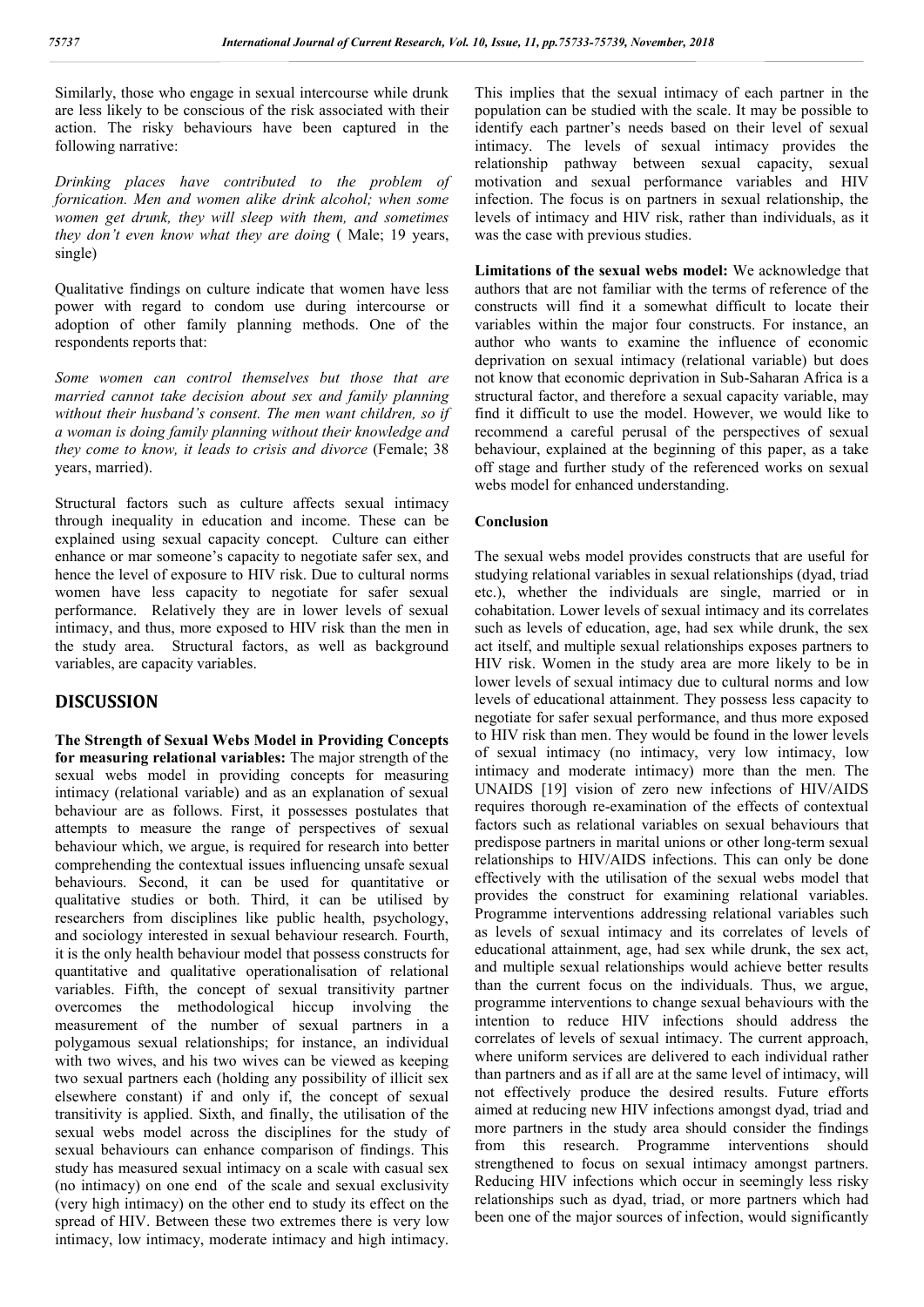bring down HIV incidence rates in Nigeria and enhance the sexual wellbeing of partners and the public.

#### **List of Abbreviations and Meaning**

| CI.             | Confidence interval                              |  |  |  |  |  |  |
|-----------------|--------------------------------------------------|--|--|--|--|--|--|
| <b>HIV/AIDS</b> | Human Immune Virus/ Acquired Immune              |  |  |  |  |  |  |
|                 | Deficiency Syndrome                              |  |  |  |  |  |  |
| <b>OR</b>       | Odd Ratio                                        |  |  |  |  |  |  |
| <b>SPSS</b>     | <b>Statistical Package and Service Solutions</b> |  |  |  |  |  |  |
| <b>UNAIDS</b>   | Joint United Nations Programme on HIV/AIDS       |  |  |  |  |  |  |
|                 | Declarations                                     |  |  |  |  |  |  |

**Ethics approval and consent to participate:** Both ethics approval and consent to participate in the research were obtained before the study (see methods section for more information).

**Consent to Publish:** Both the consent to participate in the study and for the publication of the findings was obtained from the participants using ACU consent form before data collection activities.

**Availability of data and material:** The datasets during and /or analysed during the current study are not publicly available due to ethical issues but are from the corresponding author on reasonable.

**Competing interest**: The author declares no conflict of interest.

**Funding:** Not applicable.

### **Acknowledgement**

The authors acknowledge the financial support from Australian Catholic University to conduct HIV and Sexual Behaviour research in Nigeria. We would like to thank Dr Haydn Aarons for his useful contribution to this work. We also appreciate Shikaan, Tever; Amokaha Samuel; Ali, Jennifer; Asom, Nicholas; Kough, Mbachie; Nyamshar, Seember; Akpii, Peter; Ngiyev, Godwin; kohol, Gladys; Iortyom, Benedict and Faga, Emmanuel who helped with data collection. Others are Tarhembe, Joseph; Dyegh, Cletus; Sati, Saakaan, and Anchongu, Emmanuel. Doris Timiun helped with data entry.

### **Endnotes**

a Tivland is divided into two major blocks- the Ipusu and Ichongu blocks. The Multi-Stage Area sampling method was used for obtaining samples of respondents for quantitative data collection using the questionnaire, while purposive sampling was utilised to select respondents for qualitative data collection using in-depth interviews. One urban and one rural area were selected from each of the two blocks (four areas in all – two urban areas and two rural areas). One hospital was selected from each of the two blocks to sample people living with HIV/AIDS and who come to the centres to collect Anti-retroviral drugs. The other segment of the sample was drawn amongst residents in the communities who were aware that they are not HIV positive. A probability sampling without replacement (raffle draws) was used in selecting Gwer West (urban area) and Guma (rural area) from the homogeneous settlements of Ichongu block; while Gboko (urban area)

and Konshisha (rural area) were selected from the Ipusu using the same method. General Hospital, Aliade was then selected from Gwer West, while NKST Hospital, Mkar was selected from Gboko to obtain samples of those living with HIV. The table of random numbers was used in selecting Udei from Guma out of several other rural settlements such as Kaseyor, Yerwata, Ukohor, Umenga, Agasha, Daudu, Uluva, Yogbo etc. Similarly, Jovkyundan was selected from Konshisha out of other rural settlements such as Tse-Agberagba, Gungul, Korinya, Agbeede, Awajir, Tsuwe, Mbaakpur, Achoho, Iber, Akputu etc

A total sample size of 1621 individuals including men and women aged between 18 and 65 years old, who are presumed to be sexually active, were selected in total. The sample excludes those below the age of 18years; those with AIDS and opportunistic infections, pregnant women and those who were mentally ill. **Sample size determination was guided by the**  $\beta = \frac{x^2 n q}{d^2}$ 

formula **,** 

Where *x*= standard normal deviation at 95%, which is 1.96

- = Proportion of partners in sexual exclusivity relationship in previous studies; but Since search in literature has not yielded that proportion from study of this nature
- $\int$ <sup>p</sup>, will be considered to be 50%, which is 0.5

 $q = 1 - \frac{\rho}{\rho}$ , d = 0.05 level of precision  $\beta$  = 1.96x1.96x0.5x0.5/0.05x0.05 = 384

More than 384 respondents were selected from each of the four location as follows:

Urban-Ipusu – 411; Urban-Ichongu – 394; Rural-Ipusu - 396; Rural-Ichongu – 400. It bring the total numbers of respondent to 1601.

A sample size of 805 individuals were randomly selected using systematic sample method after the list of people living with HIV who attend clinic in the hospitals was obtained by the research team. The rest of the respondents (976) were sampled from their residences after the villages were selected using table of random numbers. Purposive sampling method was also used in selecting 20 respondents for in-depth interviews.

Sexual intimacy is further logically divided into six levels reflecting the different responses that might be obtained from the field. This is a case of ordinal dependent variable ordered from 'No intimacy' to 'very high intimacy'. In other words, it is from 'casual sex' to 'sexual exclusivity.'

The variants of sexual intimacy are:

- (1) Keeping one sexual partner in the past five years whose status is known (positive or negative) and not being aware that he or she is keeping another sexual relationship (Very High intimacy)
- (2) Keeping one sexual partner in the past five years whose HIV/AIDS status (positive or negative) is not known and not being aware that he or she is keeping another sexual relationship (High intimacy)